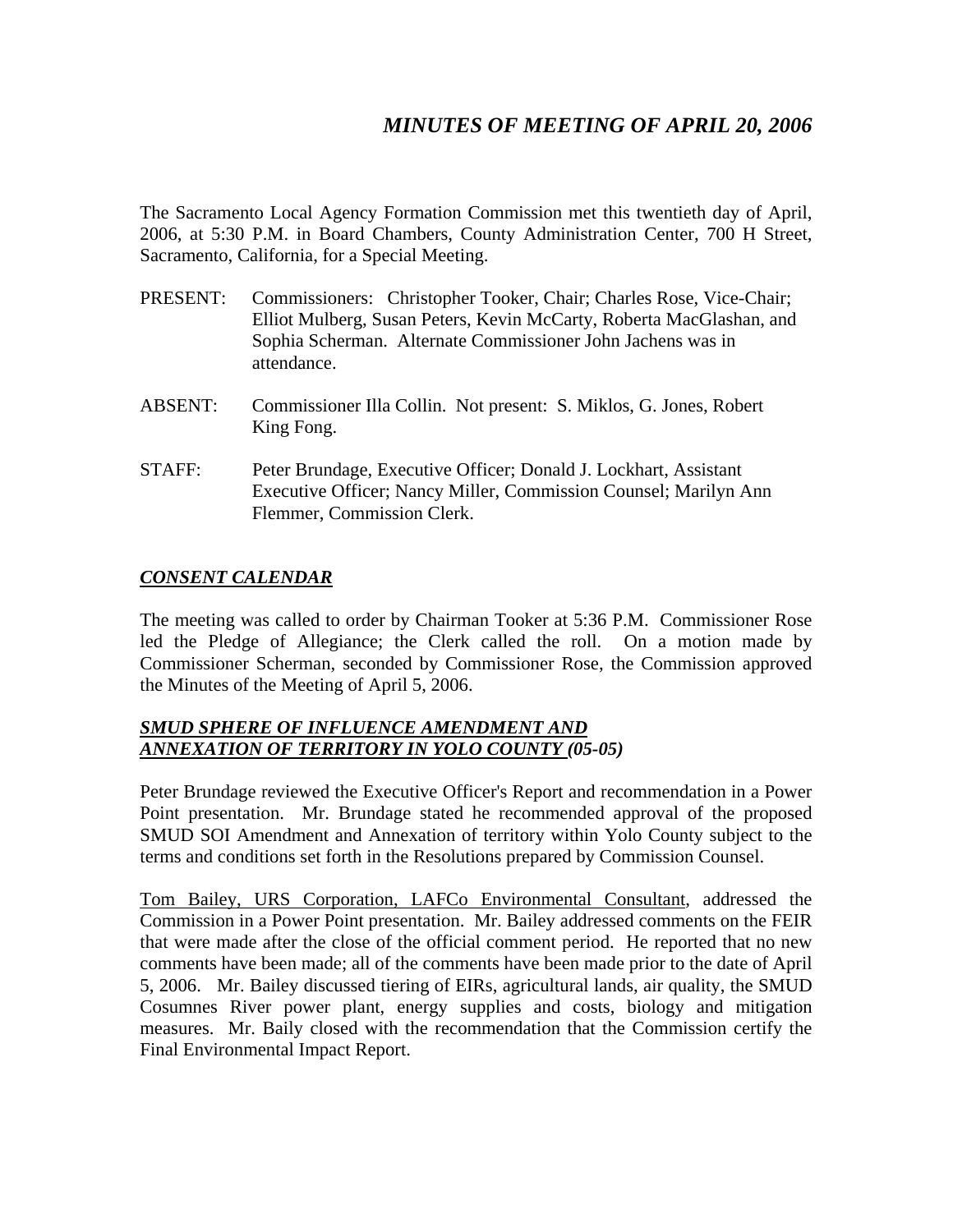Glenn Walker, GES Engineers & Appraisers, LAFCo Consultant, addressed the Commission. Mr. Walker addressed both economic impacts and level of service impacts that would result from the SMUD annexation of PG&E's service territory in Yolo County. Mr. Walker responded to PG&E comments in correspondence dated March 29, 2006, stating "There are no new comments in the correspondence of March 29, 2006. With respect to power supply costs," Mr. Walker stated, "We [GES] believe the original power supply cost is correct. We did look at an independent power supply forecast in California and the region and concluded that SMUD's power costs would be reasonable. We reviewed information and concluded \$110 M would be reasonable and we did not split the difference." Mr. Walker stated that after review, "We have not found anything that would cause us to change our opinion on fair market value of PG&E assets from the March 26, 2006 report."

Steven Souza, Councilman, City of Davis, addressed the Commission. Mr. Souza urged the Commission to certify the FEIR and call a territory-wide election on the issue. "We have been working on this issue for over five years," he stated.

Neal Peart, Councilman, City of Woodland, addressed the Commission. Mr. Peart urged the Commission to certify the FEIR and call a territory-wide election on the issue.

Oscar Villegas, City of West Sacramento, addressed the Commission. Mr. Villegas urged the Commission to certify the FEIR and call the election on the issue.

Ms. Mariko Yamada, Supervisor, Yolo County, addressed the Commission. Ms. Yamada thanked the Commission and staff for their hard work on the proposal. She requested that the Commission "withstand PG&E's attempts to balkanize the area" and urged certification of the FEIR and proceeding with the election. Ms. Yamada stated the "Yolo County Board of Supervisors is fully committed to the proposal."

Ray Jones, Former Mayor, City of West Sacramento, addressed the Commission. Mr. Jones stated he had collected 125 signatures requesting that the election on this matter be done on a jurisdiction by jurisdiction basis. He stated that West Sacramento wishes to maintain a separate vote on the issue.

Hunter Stern, I.B.E.W. #1245 Representing the Electrical Workers at SMUD and PG&E, addressed the Commission. Mr. Stern stated "Our position on this proposal is to keep the status quo. We want no change. Status quo assures that our members are not harmed," stated Mr. Stearn.

David Marcus, Independent Consultant to I.B.E.W. #1245, addressed the Commission. Mr. Marcus stated there is "no guarantee of safeness; my review of the proposal happens to be close to that of GES."

Phil Marler, Assistant City Manager, City of Woodland addressed the Commission. Mr. Marler reaffirmed the City of Woodland's support for the proposal. "In an independent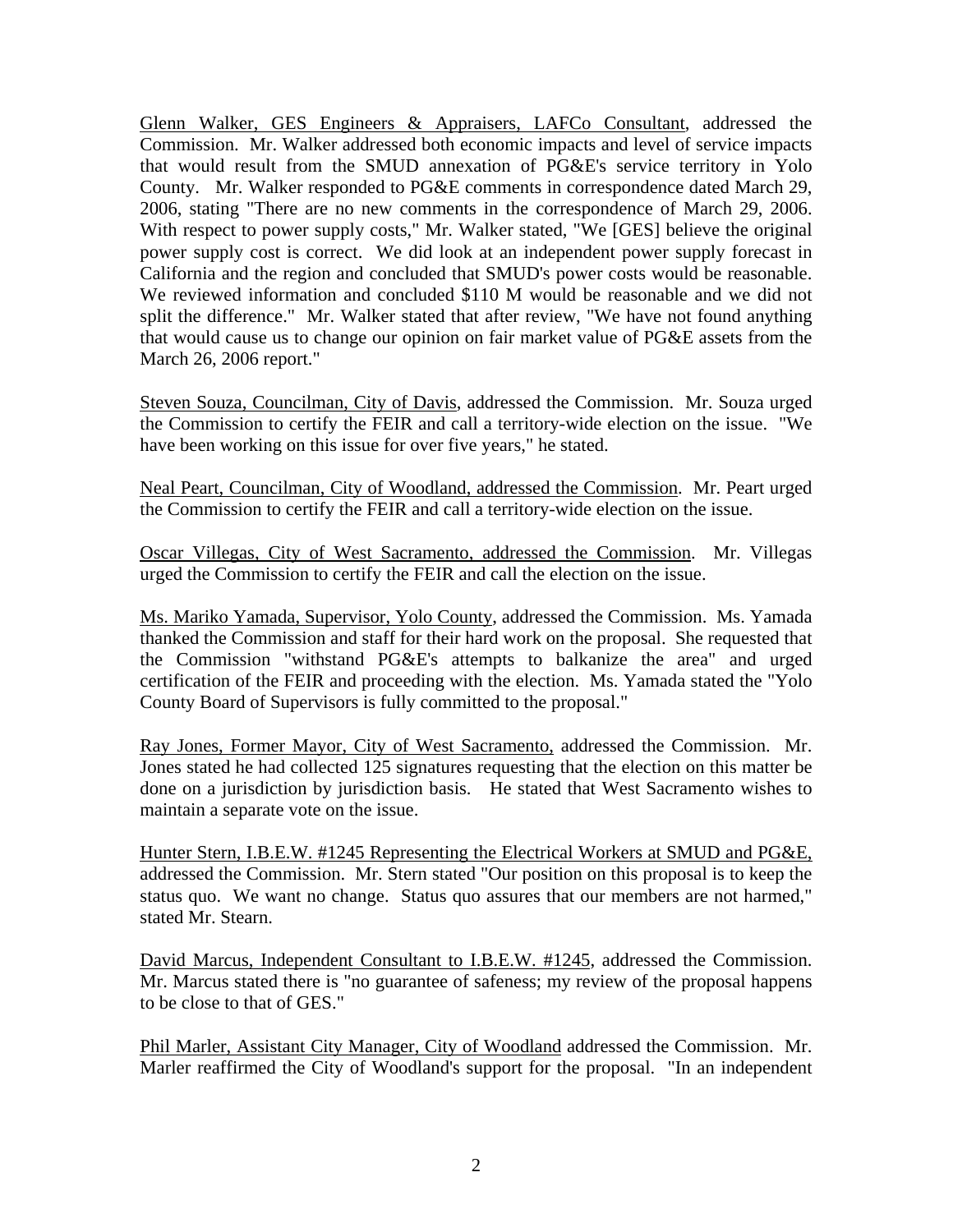study, our best estimate shows that there will be economic benefits from this proposal," he stated.

Kurt Rodacker, Organization of SMUD Employees, addressed the Commission. Mr. Rodacker stated the "Organization of SMUD Employees urges the Commission to certify the FEIR and call the election on this issue."

Kay Fenrich, City of West Sacramento Chamber of Commerce, addressed the Commission. Ms. Fenrich stated the Chamber has reviewed the proposal and believes the proposed annexation to SMUD would be beneficial. "We endorse the proposal," concluded Ms. Fenrich.

Jerry Adler, City of Davis Chamber of Commerce, addressed the Commission. Mr. Adler stated The City of Davis is now able to support the proposal, with the exception of Condition 1, B, 5, page 13, that contains language that should be deleted. Mr. Adler urged deletion of the last clause.

Dr. William G. Hamm, PG&E Economic Consultant, addressed the Commission. Dr. Hamm stated he has been retained by PG&E for independent analysis of the proposal. Dr. Hamm addressed costs and then asked the Commission, "How Much will the courts require SMUD to pay for PG&E facilities because these outcomes are uncertain. Rates may be higher or lower. There is risk and uncertainty," stated Dr. Hamm. "GES has given us a range, but it has not removed risk. Sacramento customers could end up paying for the spike in natural gas prices," concluded Dr. Hamm.

Ms. Cari Seymour, Elk Grove SMUD Ratepayer, addressed the Commission. Ms. Seymour stated "SMUD is a non profit entity, has integrity and is more than responsive to the commuity. I believe it would be wholly good for Yolo County to be part of SMUD," concluded Ms. Seymour.

Dan Richard, PG&E Consultant, addressed the Commission. Mr. Richard stated "this proposal is an unwelcome attempt to take over PG&E property. I urge you to take a look at the risks. Whether or not SMUD can keep their promise regarding their rates is dependent upon the price of fuel. The cost of natural gas has gone up two and one half times in the last two years," stated Mr. Richard. "PG&E is building a power plant right now; as the fuel costs that PG&E pays are cheaper than the fuel costs that SMUD pays, their rates will be cheaper. No one has compared fuel costs in this proposal." Mr. Richard concluded by stating that "there are risks and downsides; things may not work out as well as imagined and that the people should know about the risks so they can have a more informed choice."

Genevive Shiroma, Board of Directors, Sacramento Municipal Utility District, addressed the Commission. Ms. Shiroma stated she was contacted by the Conference of Operating Engineers today; "they retract their letter in opposition to the proposal."

There was a break. The meeting resumed at 7:26 P.M.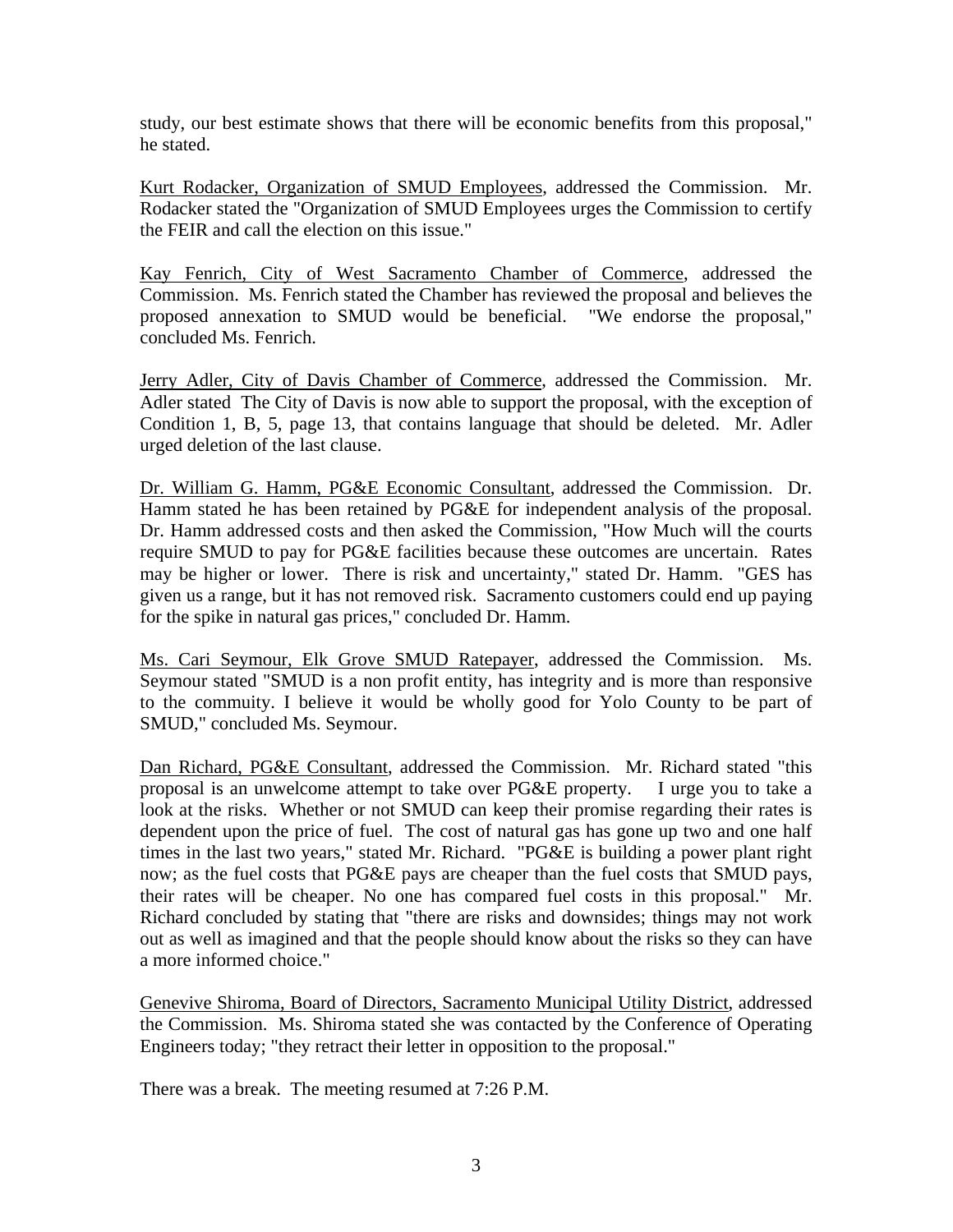Arlen Orchard, General Counsel, Sacramento Municipal Utility District, addressed the Commission. Mr. Orchard thanked the Commission for its diligence and endurance; he stated "SMUD concurs with removal of the paragraph in condition 1 at page 13." He stated "there are two unions and they split about even on this issue." Mr. Orchard said "SMUD's power supply is detailed in the application. Both PG&E and SMUD are exposed to market vulnerability regarding energy costs. SMUD has reduced its volatility by market strategies which allow SMUD to charge lower rates and provide reliable service. SMUD will serve the Yolo customers with a variety of portfolio resources. We use proven risk management strategies to protect customers: diversity, financial hedging and weather insurance (in wet years we defer use of gas fired generators or sell hydro electricity on the open market)." Mr. Orchard continued stating, "there are real risks and imaginary risks; PG&E is using their Play Book to deliver political messages." Mr. Orchard stated "the record that supports the proposal is extensive. The value of PG&E falls within the range of SMUD's estimate; the economic benefits range between the most conservative, estimated at \$165 M, to \$380 M. Current customers will benefit and be protected; Yolo customers will pay for the annexation." He concluded by urging the Commission to certify the FEIR and call the election on the proposal.

Mr. Orchard, Mr. Walker and Commission Counsel answered Commission questions regarding the proposal. There was Commission discussion. Chairman Tooker closed the Public Hearing. Commission Counsel addressed election issues. Ms. Miller stated "calling the vote in separate jurisdictions is not legal." She reported there will be two separate questions for the Yolo County election: (1) Do you agree to be annexed into SMUD? (2) Shall SMUD provide electric service? The single Sacramento County ballot question will be adopted by the SMUD Board: Shall SMUD provide service to Yolo County? Counsel and the Commission then proceeded to review the conditions and make changes in the conditions of draft Resolution 1313.

#### *Motion to Approve*

Commissioner Scherman then moved approval, with amendments, of **Resolution No. LAFC 1312,** Resolution of the Sacramento LAFCo Certifying the Final Environmental Impact Report for the Amendment of the Sphere of Influence for SMUD and Annexation of the Cities of West Sacramento, Davis, Woodland and Unincorporated Portions of Yolo County. The motion was seconded by Commissioner Rose and unanimously passed.

Commissioner Scherman then moved approval, with amendments, of **Resolution No. 1313,** Resolution of Sacramento LAFCo Making Determinations and Adopting Findings on the SMUD Municipal Service Review and Application to Amend the Sphere of Influence and to Annex Cities of West Sacramento, Woodland, Davis and Unincorporated Portions of Yolo County, **AND** simultaneous approval, with amendments, of **Resolution No. 1314,** Resolution of Sacramento LAFCo Adopting Findings and Approving Mitigation Monitoring and Reporting Plan for the Amended Sphere of Influence for SMUD and Annexation of Cities of West Sacramento, Woodland, Davis and Unincorporated Portions of Yolo County.